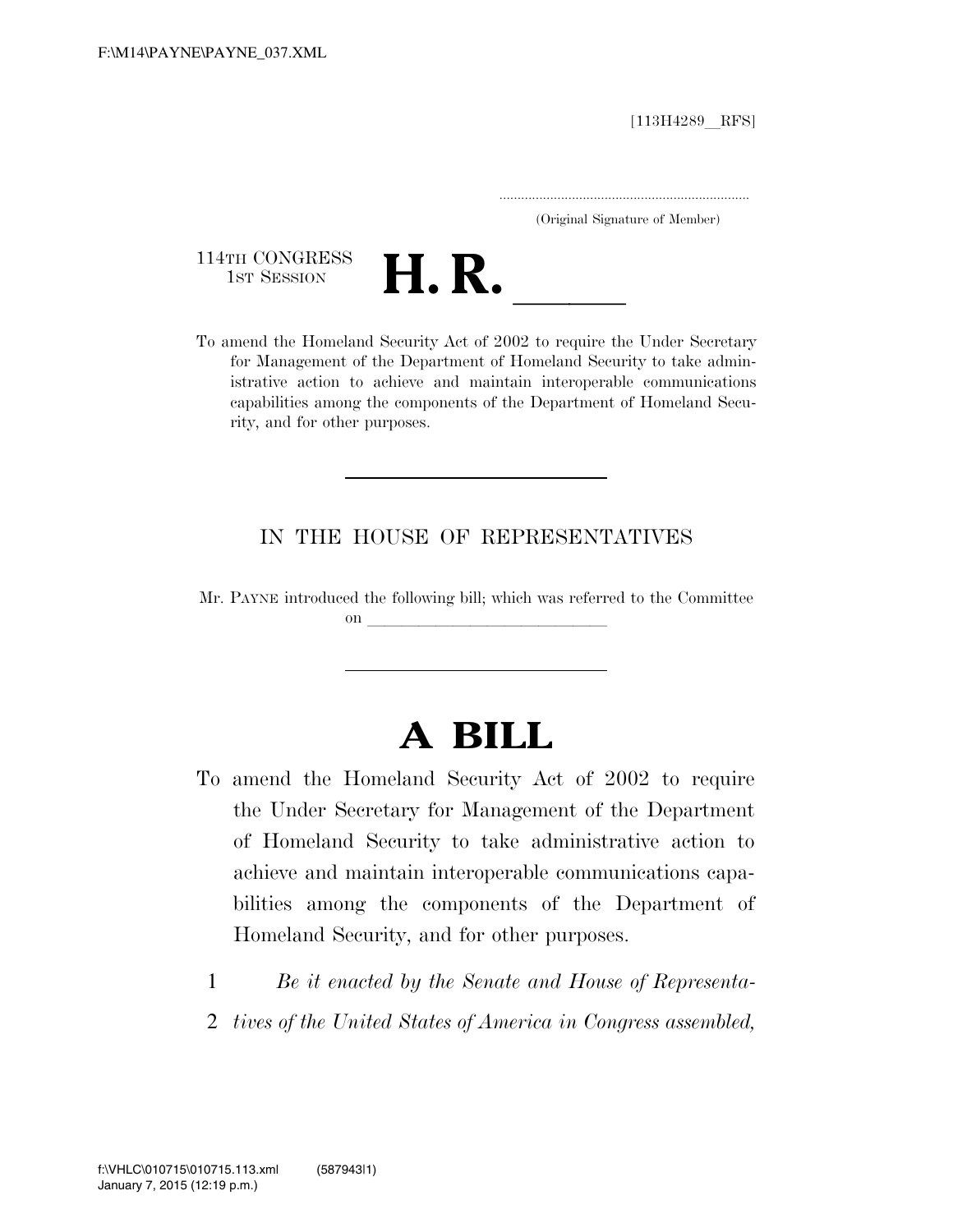$\mathfrak{D}$ 

## **SECTION 1. SHORT TITLE.**

 This Act may be cited as the ''Department of Home- land Security Interoperable Communications Act'' or the ''DHS Interoperable Communications Act''.

 **SEC. 2. INCLUSION OF INTEROPERABLE COMMUNICATIONS CAPABILITIES IN RESPONSIBILITIES OF UNDER SECRETARY FOR MANAGEMENT.** 

 Section 701 of the Homeland Security Act of 2002 (6 U.S.C. 341) is amended—

10 (1) in paragraph  $(4)$  of subsection (a), by in- serting before the period at the end the following: '', including policies and directives to achieve and main- tain interoperable communications among the com-ponents of the Department''; and

 (2) by adding at the end the following new sub-section:

 ''(d) INTEROPERABLE COMMUNICATIONS DE- FINED.—In this section, the term 'interoperable commu- nications' means the ability of components of the Depart- ment to communicate with each other as necessary, uti- lizing information technology systems and radio commu- nications systems to exchange voice, data, and video in real time, as necessary, for acts of terrorism, daily oper-ations, planned events, and emergencies.''.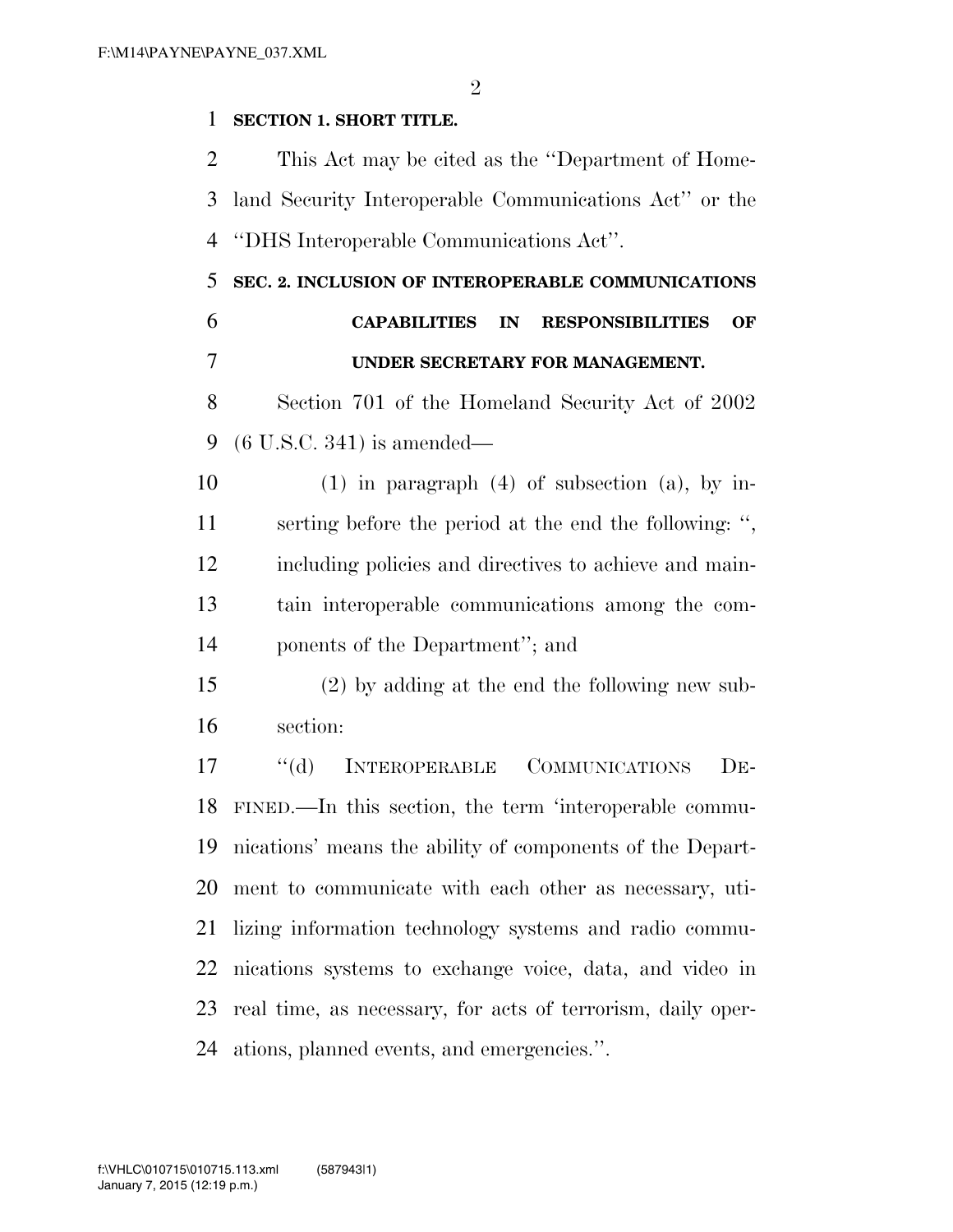## **SEC. 3. STRATEGY.**

 (a) IN GENERAL.—Not later than 120 days after the date of the enactment of this Act, the Under Secretary for Management of the Department of Homeland Security shall submit to the Committee on Homeland Security of the House of Representatives and the Committee on Homeland Security and Governmental Affairs of the Sen- ate a strategy, which shall be updated as necessary, for achieving and maintaining interoperable communications (as such term is defined in subsection (d) of section 701 of the Homeland Security Act of 2002, as added by section 2 of this Act) among the components of the Department of Homeland Security, including for daily operations, planned events, and emergencies, with corresponding mile-stones, that includes, at a minimum the following:

 (1) An assessment of interoperability gaps in radio communications among the components of the Department, as of the date of the enactment of this Act.

 (2) Information on efforts and activities, includ- ing current and planned policies, directives, and training, of the Department since November 1, 2012, to achieve and maintain interoperable commu- nications among the components of the Department, and planned efforts and activities of the Department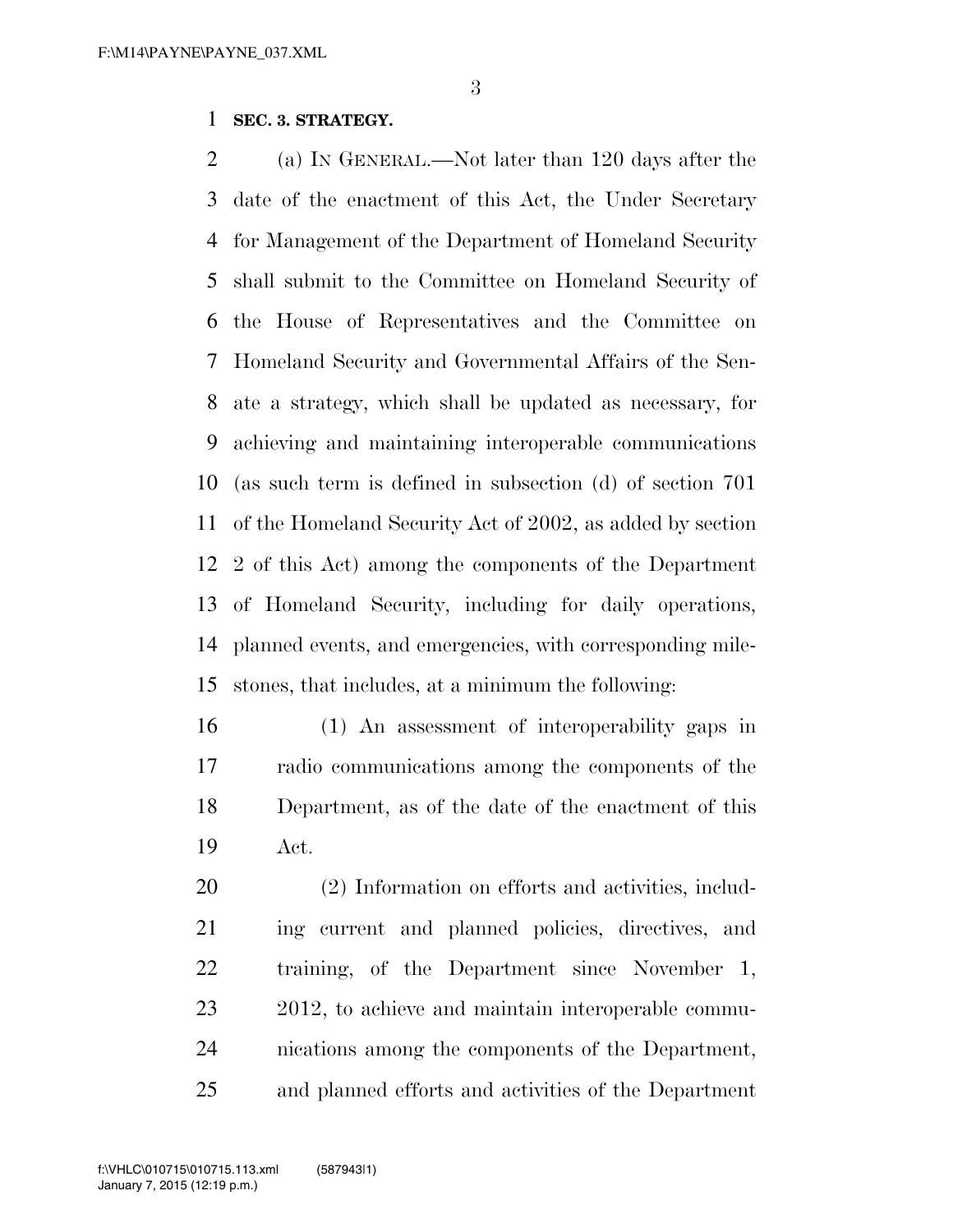to achieve and maintain such interoperable commu-nications.

 (3) An assessment of obstacles and challenges to achieving and maintaining interoperable commu-nications among the components of the Department.

 (4) Information on, and an assessment of, the adequacy of mechanisms available to the Under Sec- retary for Management to enforce and compel com- pliance with interoperable communications policies and directives of the Department.

 (5) Guidance provided to the components of the Department to implement interoperable communica-tions policies and directives of the Department.

 (6) The total amount of funds expended by the Department since November 1, 2012, and projected future expenditures, to achieve interoperable commu- nications, including on equipment, infrastructure, and maintenance.

 (7) Dates upon which Department-wide inter- operability is projected to be achieved for voice, data, and video communications, respectively, and interim milestones that correspond to the achieve-ment of each such mode of communication.

 (b) SUPPLEMENTARY MATERIAL.—Together with the strategy required under subsection (a), the Under Sec-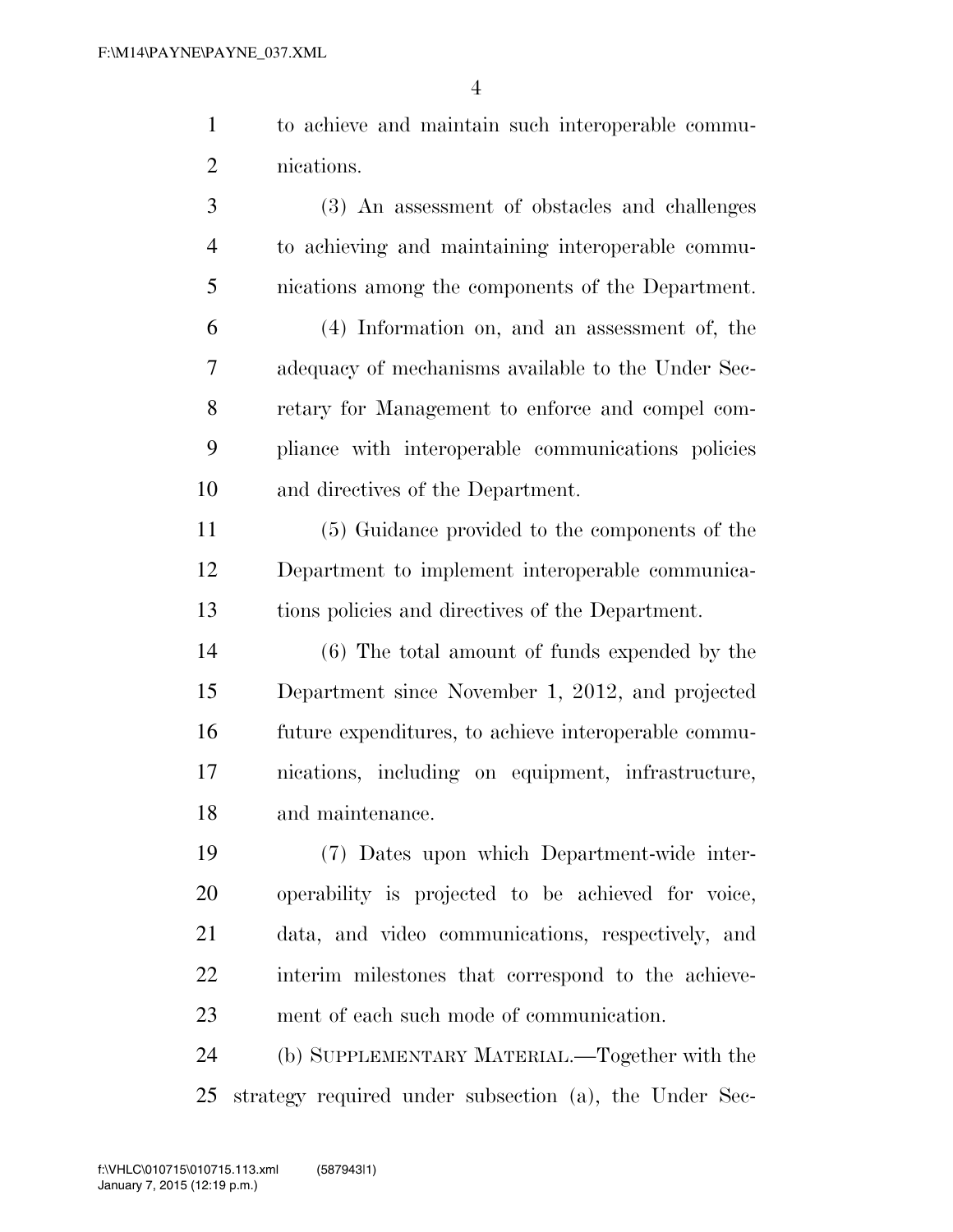retary for Management shall submit to the Committee on Homeland Security of the House of Representatives and the Committee on Homeland Security and Governmental Affairs of the Senate information on any intra-agency ef- fort or task force that has been delegated certain respon- sibilities by the Under Secretary relating to achieving and maintaining interoperable communications among the components of the Department by the dates referred to in paragraph (9) of subsection (a), and on who, within each such component, is responsible for implementing poli- cies and directives issued by the Under Secretary to so achieve and maintain such interoperable communications. **SEC. 4. REPORT.** 

 Not later than 220 days after the date of the enact- ment of this Act and biannually thereafter, the Under Sec- retary for Management shall submit to the Committee on Homeland Security of the House of Representatives and the Committee on Homeland Security and Governmental Affairs of the Senate a report on the status of efforts, since the issuance of the strategy required under section 3, to implement such strategy, including the following:

 (1) Progress on each interim milestone referred to in paragraph (9) of subsection (a) toward achiev- ing and maintaining interoperable communications among the components of the Department.